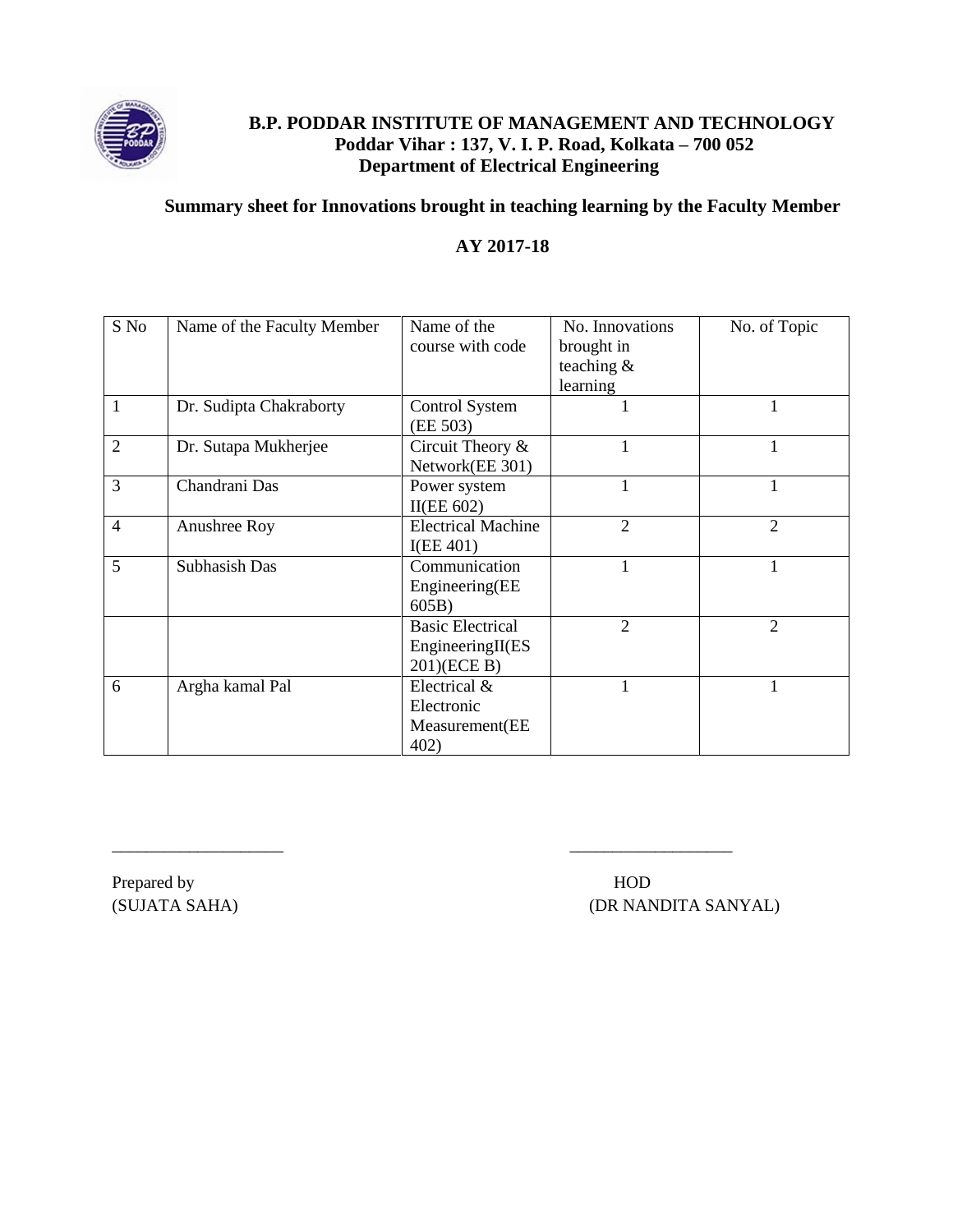

# **B.P. PODDAR INSTITUTE OF MANAGEMENT AND TECHNOLOGY Poddar Vihar : 137, V. I. P. Road, Kolkata – 700 052 Department of Electrical Engineering Innovations brought in teaching learning by the Faculty Member**

# **Innovations by the Faculty Members are Listed below:**

| $S\,\mathrm{No}$ | Name of the Facullty<br><b>Member</b> | Name of the<br>course with<br>code                      | Name of<br><b>Topic</b>                        | <b>Class(Year)</b>                                      | <b>Innovation</b><br>brought in                                                                                                                                                                          |
|------------------|---------------------------------------|---------------------------------------------------------|------------------------------------------------|---------------------------------------------------------|----------------------------------------------------------------------------------------------------------------------------------------------------------------------------------------------------------|
| 1.               | Dr. Sudipta<br>Chakraborty            | <b>Control System</b><br>I, EE 503                      | Controller<br>$\&$<br>Compensator<br>design    | $3rd$ year, $5th$<br>semester                           | Simulation<br>software is used<br>for better<br>understanding                                                                                                                                            |
| $\overline{2}$ . | Dr. Sutapa Mukherjee                  | Circuit<br>Theory, EE 301                               | Network<br>Theorems in<br>AC & DC<br>network   | $2nd$ year, $3rd$<br>Semester                           | Simulation<br>software is used                                                                                                                                                                           |
| 3.               | Chandrani Das                         | Power System<br>$-H$ , EE-602                           | AC and DC<br>distribution<br>basics            | $3rd$ year, $6th$<br>semester                           | quiz on that<br>topic                                                                                                                                                                                    |
| 4.               | Subhasish Das                         | Communication<br>Engineering<br>$(EE-605B)$             | Amplitude<br>modulation                        | 3 <sup>rd</sup> Year, 6 <sup>th</sup><br>semester<br>EE | Quiz session                                                                                                                                                                                             |
| 5.               | Subhasish Das                         | <b>Basic Electrical</b><br>Engineering-II<br>$(ES-201)$ | DC machine<br>Working<br>Principle             | $1st$ Year, $2nd$<br>semester<br>ECE-A                  | Animation                                                                                                                                                                                                |
|                  |                                       | <b>Basic Electrical</b><br>Engineering-II<br>$(ES-201)$ | Transformer                                    | $1st$ Year<br>ECE-A                                     | Cut section of<br>core type<br>transformer,<br>Lamination                                                                                                                                                |
| 6.               | Anushree roy                          | Electrical<br>Machine - I                               | Electro-<br>mechanical<br>energy<br>conversion | $2^{nd}$ year, $4^{th}$<br>semester, EE                 | On<br>line<br>animated videos<br>understand<br>to<br>the process of<br>energy<br>conversion ina<br>machine.                                                                                              |
|                  |                                       |                                                         | 3 phase<br>transformer                         | $2nd$ YEAR,<br>4 <sup>th</sup> Semester,<br>EE          | Students need to<br>write one<br>page<br>summary sheet<br>after<br>each<br>lecture in the<br>class for last 10<br>minutes. Weak<br>students need to<br>explain<br>that<br>summary<br>by<br>presentation. |